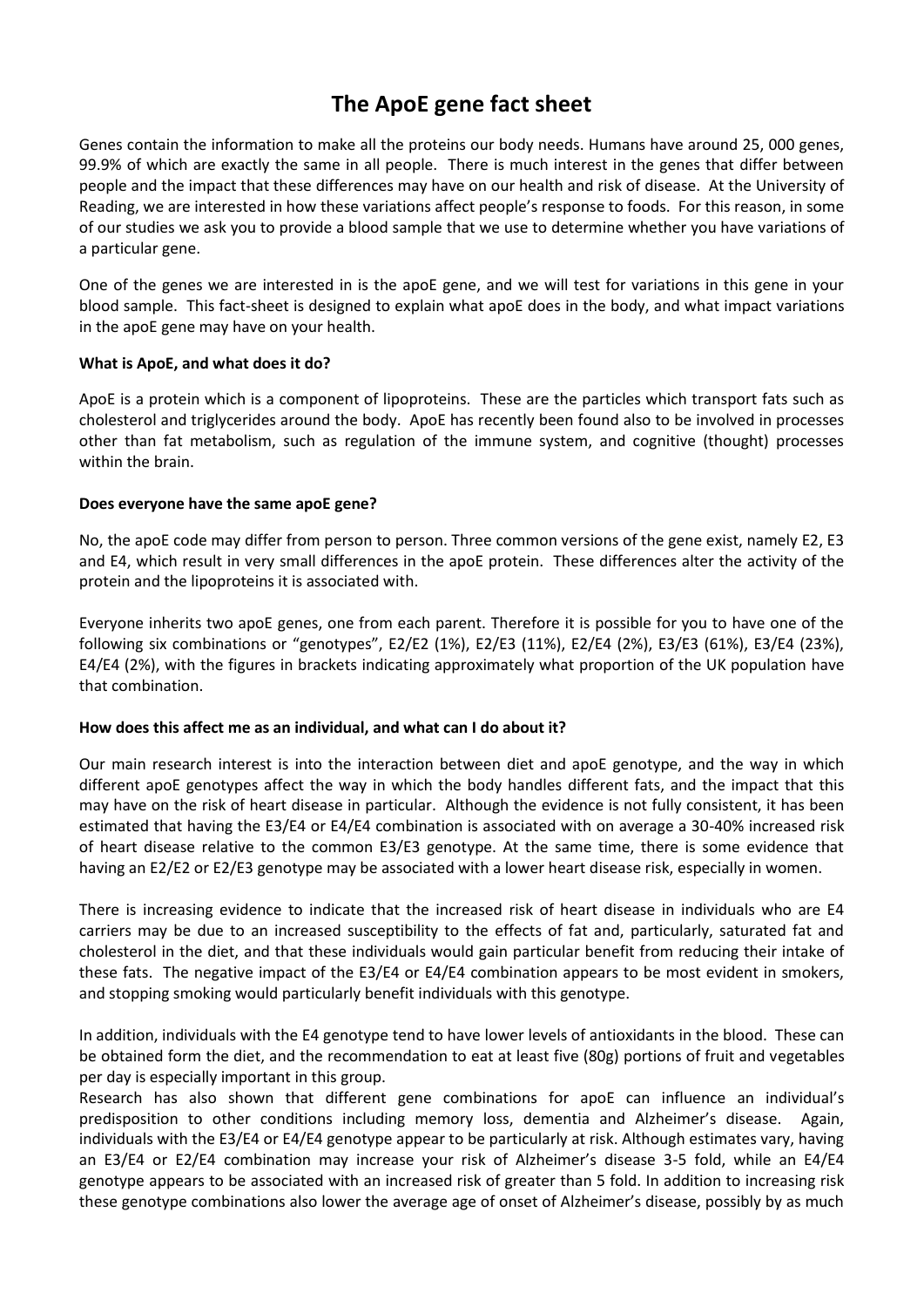as 15-20 years. In contrast, having the E2/E3 or E2/E2 combination may reduce your risk of Alzheimer's disease by up to 50%.

The evidence that lowering the level of cholesterol in the blood will reduce the risk of early-onset Alzheimer's disease is inconclusive but recent evidence suggest that flavonoid-rich plant derived foods such as teas, red wine (in moderation), berries, cocoa and citrus fruit may be effective in reducing age-related loss of memory and cognitive function, and this another of our research interests.

We will tell you the results of your genotype test only if you specifically ask us to do so. In view of the increased risk of heart disease and dementia associated with the E4 genotype, some people might find it distressing if they were to be given this information, and may prefer not to be told their results for this reason. If you were to be told that you have the E4/E4 genotype, we would recommend that you contact your GP to discuss the implications of this. At present there are no treatments available which will completely abolish your risk of developing heart disease or dementia in the long term. However, there is good evidence that dietary modification, stopping smoking and cholesterol-lowering statin drugs will reduce the risk of heart disease, and these measures are particularly important in high-risk individuals. Similar measures may be effective in reducing the risk of developing dementia but the evidence for this is not strong at present. However, this is an active research area, and it is likely that preventative measures will emerge in the near future, and it is clearly important that high-risk individuals take advantage of these.

Keeping physically active and not being overweight are also going to help reduce everyone's risk of heart disease. The British Heart Foundation website, [www.bhf.org.uk](http://www.bhf.org.uk/) has lots of tips on how to look after your heart.

## **Implications for health insurance**

The genotyping we do is what is called 'predictive testing' and as such there is no need to disclose the results of these tests, at present or any time in the future, to your insurance company

## **Why are researchers interested in this gene?**

We are interested to further determine whether individuals of different apoE genotype respond differently to dietary change. In the future, rather than providing everyone with general dietary advice, it may be that a more personalised approach is taken, providing tailored advice to suit an individual's genetic make-up.

## **Sources of further information**

It must be emphasised that genotyping is a relatively new area which is still in the research stage, and information in this area far from conclusive. If you would like to read more on this topic, you may find the following web-site of the Human Genetics Commission useful[, www.hgc.gov.uk](http://www.hgc.gov.uk/)

## **Your apoE genotype result –**

**If you have any questions or would like further information please contact your study investigator, or Prof Ian Rowland.**

Prof Ian Rowland Head of the Hugh Sinclair Unit of Human Nutrition [i.rowland@reading.ac.uk](mailto:i.rowland@reading.ac.uk) 0118 378 8702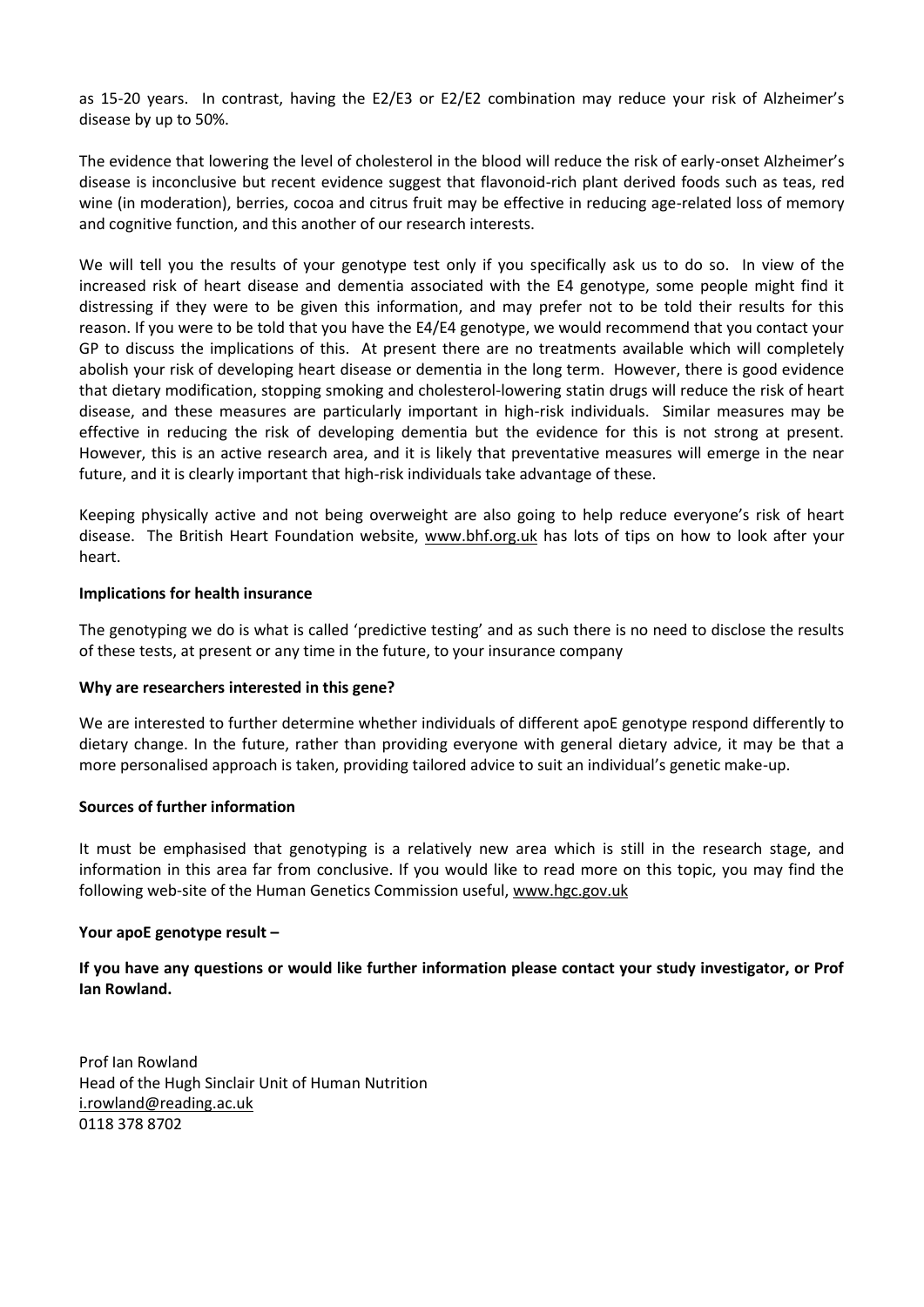# **The COMT Gene Factsheet**

Genes contain the information to make all the proteins our body needs. Humans have around 25, 000 genes, 99.9% of which are exactly the same in all people. There is much interest in the genes that differ between people and the impact that these differences may have on our health and risk of disease. At the University of Reading, we are interested in how these variations affect people's response to foods. For this reason, in some of our studies we ask you to provide a blood sample that we use to determine whether you have variations of a particular gene.

Your blood sample will be tested for variations in COMT, and this factsheet is designed to explain what COMT does in the body and what impact variations in the COMT gene may have on your health.

# **What is COMT and what does it do?**

The COMT gene provides instructions for making a protein which is involved in a variety of processes in the body, including the metabolism of certain brain chemical messengers, hormones, some medicinal products and food components such as those found in green tea, apples, red wine and chocolate.

# **Does everyone have the same COMT gene?**

The COMT genetic code can differ slightly from person to person. Changes in the COMT gene can alter either the amount of COMT produced, or can change its structure and function. One such change in the genetic code alters a single protein building block (amino acid) in the COMT protein at position 158, which causes the protein to work at a slightly slower rate.

Everybody inherits two COMT genes, one from each parent. Therefore, it is possible for you to have two genes coding for the fast working protein (termed GG), two genes coding for the slow working protein (termed AA) or one of each (termed AG). About 25% will have the GG version, another 25% will have the AA version and the remainder 50% will have a combination (AG). The combination of genes which you have is called your "genotype"

# **How does this affect me as an individual, and what can I do about it?**

Research on the COMT gene is still in the early stages and the effects of the each version have not yet been proven. However, it appears that the AA genotype produces a COMT protein which is of lower activity, so that if you have the AA genotype it means your body inactivates some brain chemical messengers, hormones, medicinal products and food components at a slightly slower rate compared to people who have the high activity GG genotype or the intermediate AG genotype. Therefore, people with the AA version of the COMT gene may retain some medicinal products and food components, and therefore may be exposed to their effects (whether these are positive or negative) for a longer period. Most of the research carried out so far has focused on one particular brain chemical messenger, dopamine. Individuals with the AA genotype may have slightly higher levels of dopamine, and therefore may perform better at some tasks involving the front of the brain, such as working memory (retaining information), and may also be slightly more motivated. There may also be a very small increase in risk for AA individuals in developing obsessive-compulsive or panic disorders, but again these are complex conditions and many other more significant factors which contribute to their development.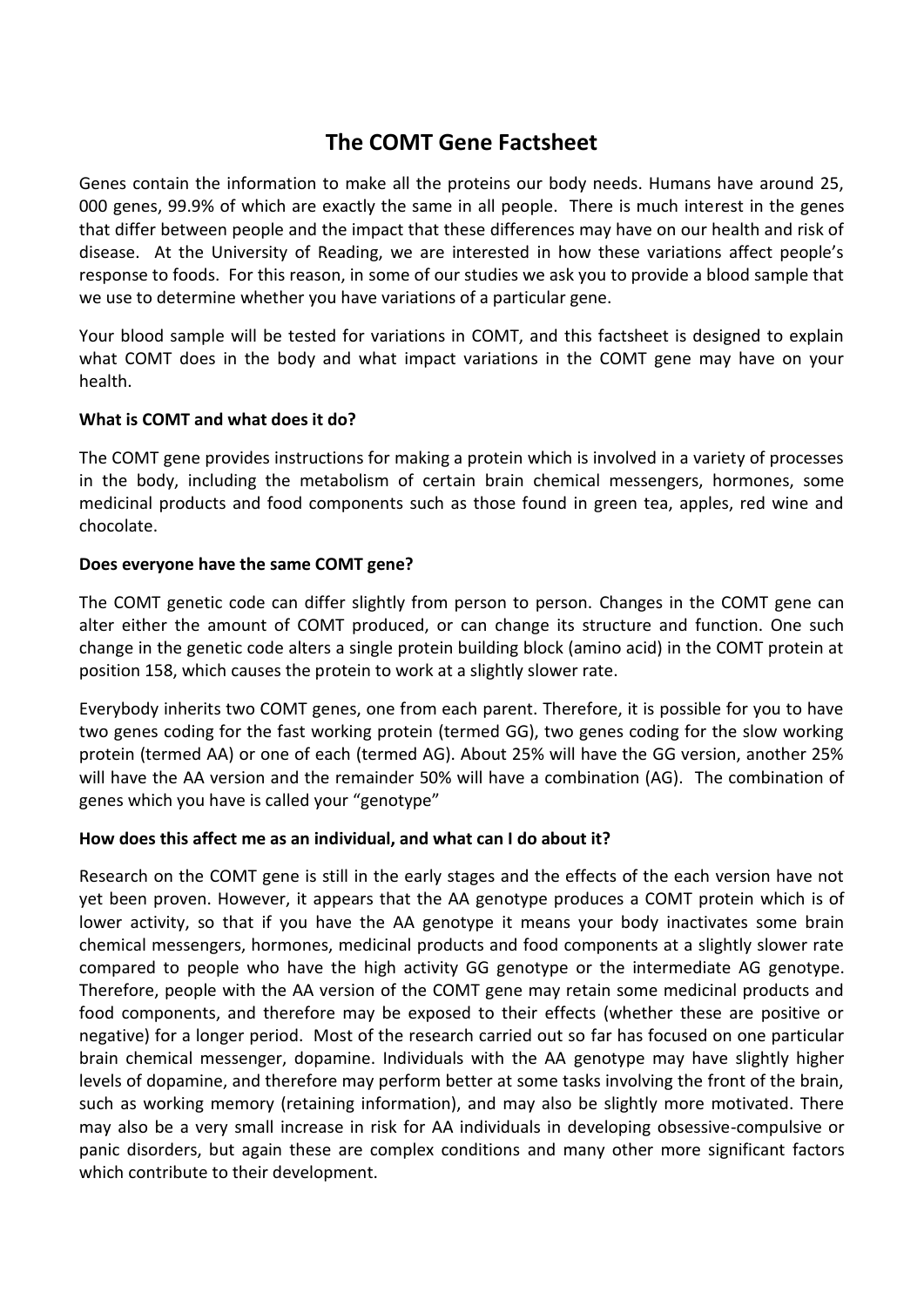People with the GG genotype are thought to have slightly lower levels of dopamine. In a very small number of individuals, this may increase the risk of developing disorders which affect thoughts and emotions, such as eating disorders. However, the increase in risk is very small and many other factors, such as other genes and our lifestyles/experiences, play a much larger part in determining the risk of these complex disorders. This lower level of dopamine may also mean that people with the GG variant have a higher pain threshold, are less anxious and are more resistant to stress than people who are AA.

Individuals with one of each variant (AG) are likely to have an intermediate level of dopamine, and respond in a way that is in between those individuals who are either GG or AA.

The impact on brain function of having a COMT GG is likely to be relatively minor compared to many other factors. For example, abstinence from recreational drugs such as cannabis can decrease your risk of developing disorders which affect emotions and thoughts. A healthy balanced diet, avoiding alcohol, sugar and caffeine in excessive amounts, and increasing intakes of fruits, vegetables, nuts, seeds and oily fish may help to increase brain function. Physical exercise can also help to reduce feelings of anxiety and stress.

# **Implications for health insurance**

The genotyping we do is what is called 'predictive testing' and as such there is no need to disclose the results of these tests, at present or any time in the future, to your insurance company

# **Why are researchers interested in this gene?**

We are interested to further determine whether individuals of different COMT genotype respond differently to changes in their diet. In the future, rather than providing everyone with general dietary advice, it may be that a more personalised approach is taken, providing advice tailored to an individual's genetic make-up

# **Sources of further information**

It must be emphasised that genotyping is a relatively new area which is still in the research stage, with information in this area far from complete. If you would like to read more on this topic, you may find the following web-site of the Human Genetics Commission useful, [www.hgc.gov.uk](http://www.hgc.gov.uk/)

# **Your COMT genotype result –**

# **If you have any questions or would like further information please contact your study investigator, or Prof Ian Rowland.**

Prof Ian Rowland Head of the Hugh Sinclair Unit of Human Nutrition [i.rowland@reading.ac.uk](mailto:i.rowland@reading.ac.uk) 0118 378 8702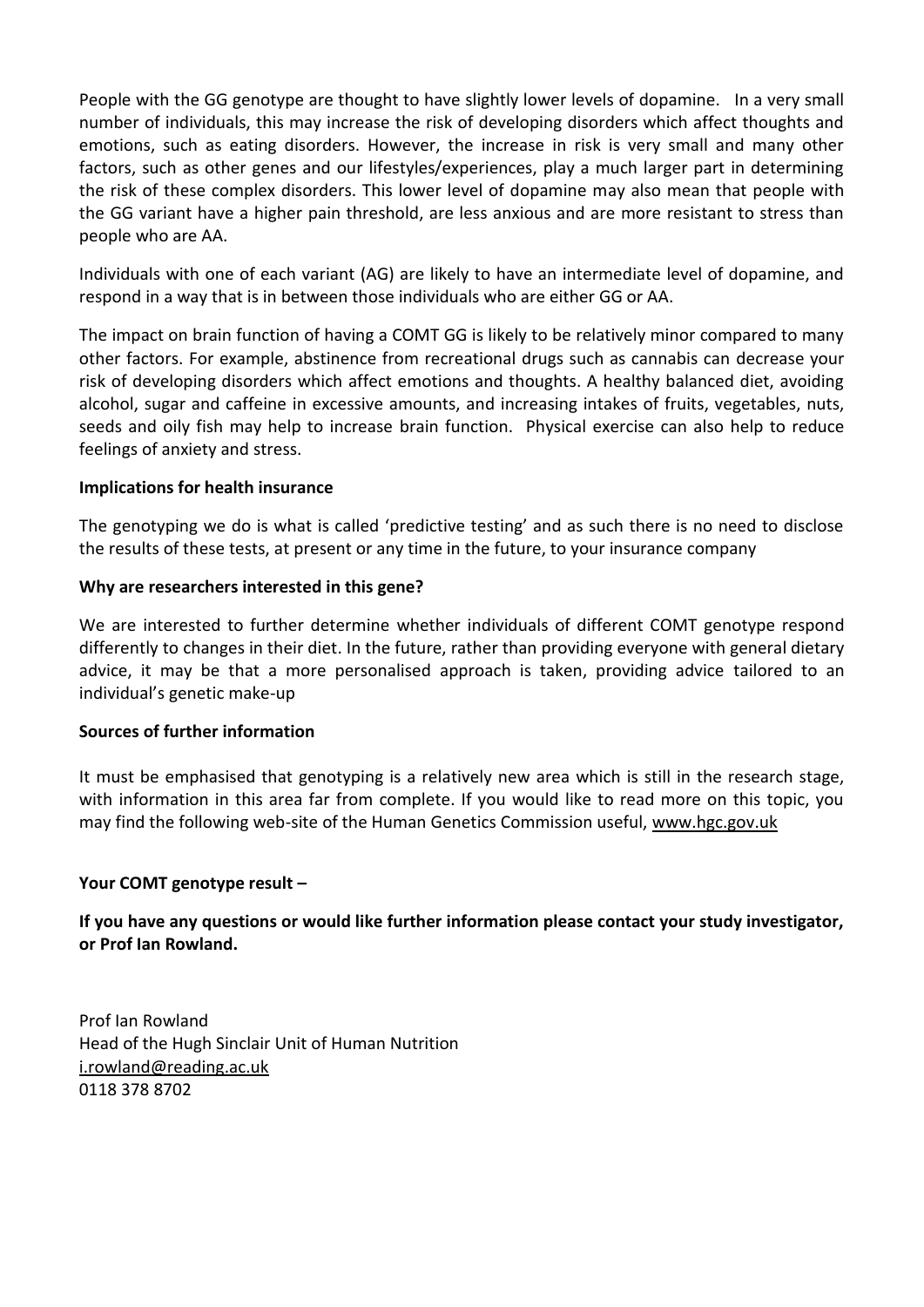# **The eNOS Gene Factsheet**

Genes contain the information to make all the proteins our body needs. Humans have around 25, 000 genes, 99.9% of which are exactly the same in all people. There is much interest in the genes that differ between people and the impact that these differences may have on our health and risk of disease. At the University of Reading, we are interested in how these variations affect people's response to foods. For this reason, in some of our studies we ask you to provide a blood sample that we use to determine whether you have variations of a particular gene.

Your blood sample will be tested for variations in eNOS, and this factsheet is designed to explain what eNOS does in the body and what impact variations in the eNOS gene may have on your health.

# **What is eNOS, and what does it do?**

The eNOS gene provides instructions for making a protein which produces nitric oxide, a substance which causes the dilation of blood vessels.

# **Does everyone have the same eNOS gene?**

The eNOS genetic code can differ slightly from person to person. The most common change in the genetic code alters a single protein building block (amino acid) in the eNOS protein. Some studies have shown that this variation can change the activity of the protein, causing it to produce less nitric oxide under certain conditions.

Everybody inherits two eNOS genes, one from each parent. Therefore, it is possible for you to have two genes coding for the less active protein (termed AA), two genes coding for the more active protein (termed GG) or one of each (termed AG). About 1 in 10 people will have the AA version, 7 in 10 will have the GG version and 2 in 10 have a combination (AG). The AA version is much less common in Asian populations (1 in 200 people). The combination of genes which you have is called your "genotype"

# **How does this affect me as an individual, and what can I do about it?**

If you have the less active AA genotype, it may mean your body produces less nitric oxide than people with the more active GG genotype. This may mean that the blood vessels of AA individuals may be slightly less flexible. There is evidence that having less flexible arteries may be associated with an increased risk of heart disease. Research on the eNOS gene is still in the very early stages, but some studies suggest that people with the AA eNOS genotype have a 30% increased risk of certain types of heart disease compared to people with the GG genotype. However, many other factors, such as other genes and our lifestyle play a much larger part in determining the risk of heart disease. For example, smoking is associated with a 200-300% increase in the risk of heart disease.

It is thought that individuals with the combination genotype (AG) have a risk of heart disease similar to those with the GG version.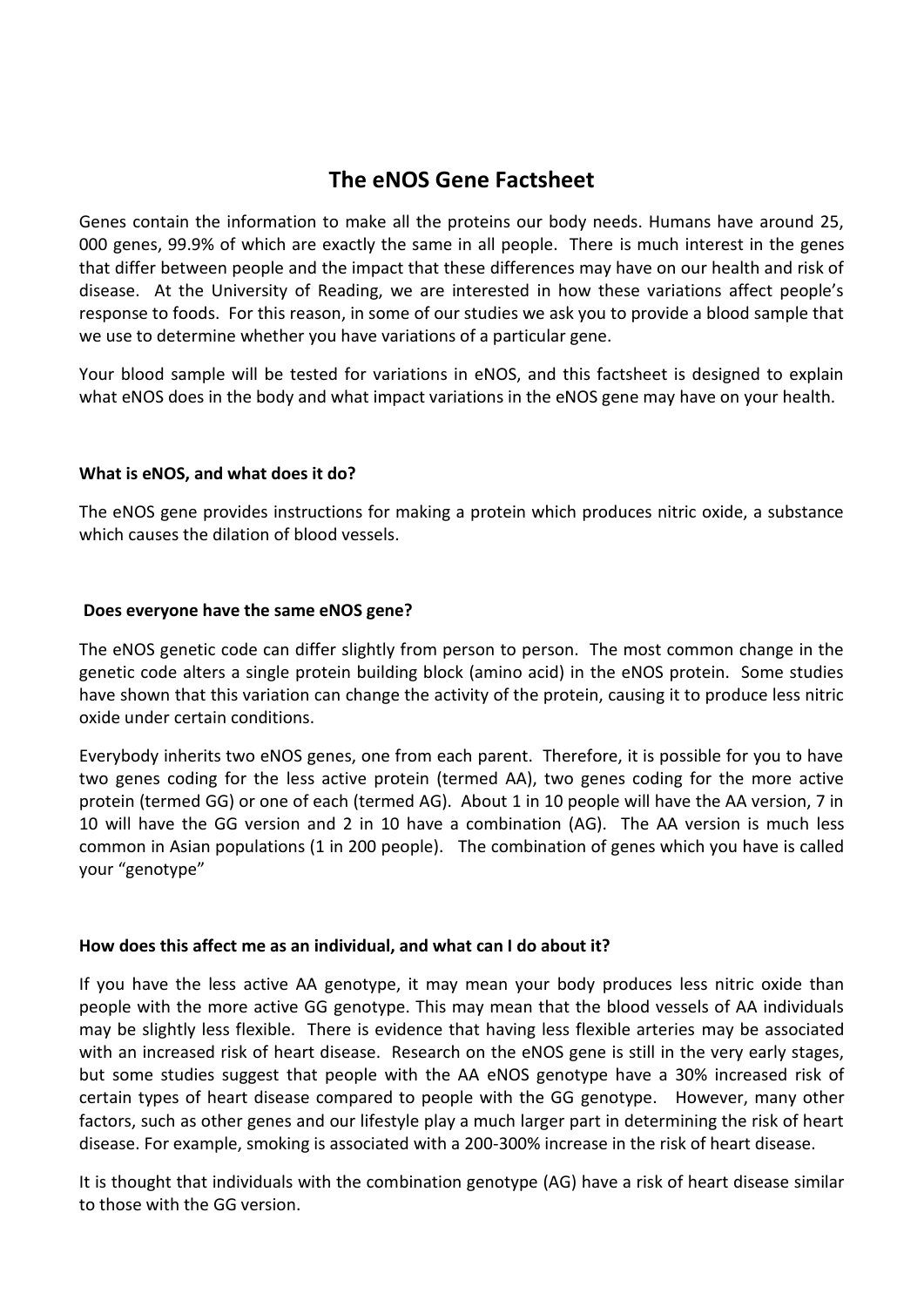Although the impact of having the AA eNOS genotype on heart health is likely to be relatively minor, individuals with this variation may be advised to pay particular attention to reducing other risk factors. There is some evidence that individuals with the AA genotype are more vulnerable to the negative effects of smoking on heart disease, but also respond more positively to increasing their dietary intake of fish oils. Giving up smoking and regularly eating oily fish or taking fish oil capsules are general recommendations for improved health across the whole population, but it may be that these are even more important if you have the AA genotype. Keeping physically active, eating less saturated fat and salt, increasing your intake of fruit and vegetables and not being overweight are also going to help reduce everyone's risk of heart disease. The British Heart Foundation website, [www.bhf.org.uk](http://www.bhf.org.uk/) has lots of tips on how to look after your heart.

# **Implications for health insurance**

The genotyping we do is what is called 'predictive testing' and as such there is no need to disclose the results of these tests, at present or any time in the future, to your insurance company

# **Why are researchers interested in this gene?**

We are interested to further determine if individuals of different eNOS genotype responsd differently to dietary change. In the future, rather than providing everyone with general dietary advice, it may be that a more personalised approach is taken, providing advice tailored to an individual's genetic make-up

# **Sources of further information**

It must be emphasised that genotyping is a relatively new area which is still in the research stage, with information in this area far from complete. If you would like to read more on this topic, you may find the following web-site of the Human Genetics Commission useful, [www.hgc.gov.uk](http://www.hgc.gov.uk/)

# **Your eNOS genotype result –**

**If you have any questions or would like further information please contact your study investigator, or Prof Ian Rowland.**

Prof Ian Rowland Head of the Hugh Sinclair Unit of Human Nutrition [i.rowland@reading.ac.uk](mailto:i.rowland@reading.ac.uk) 0118 378 8702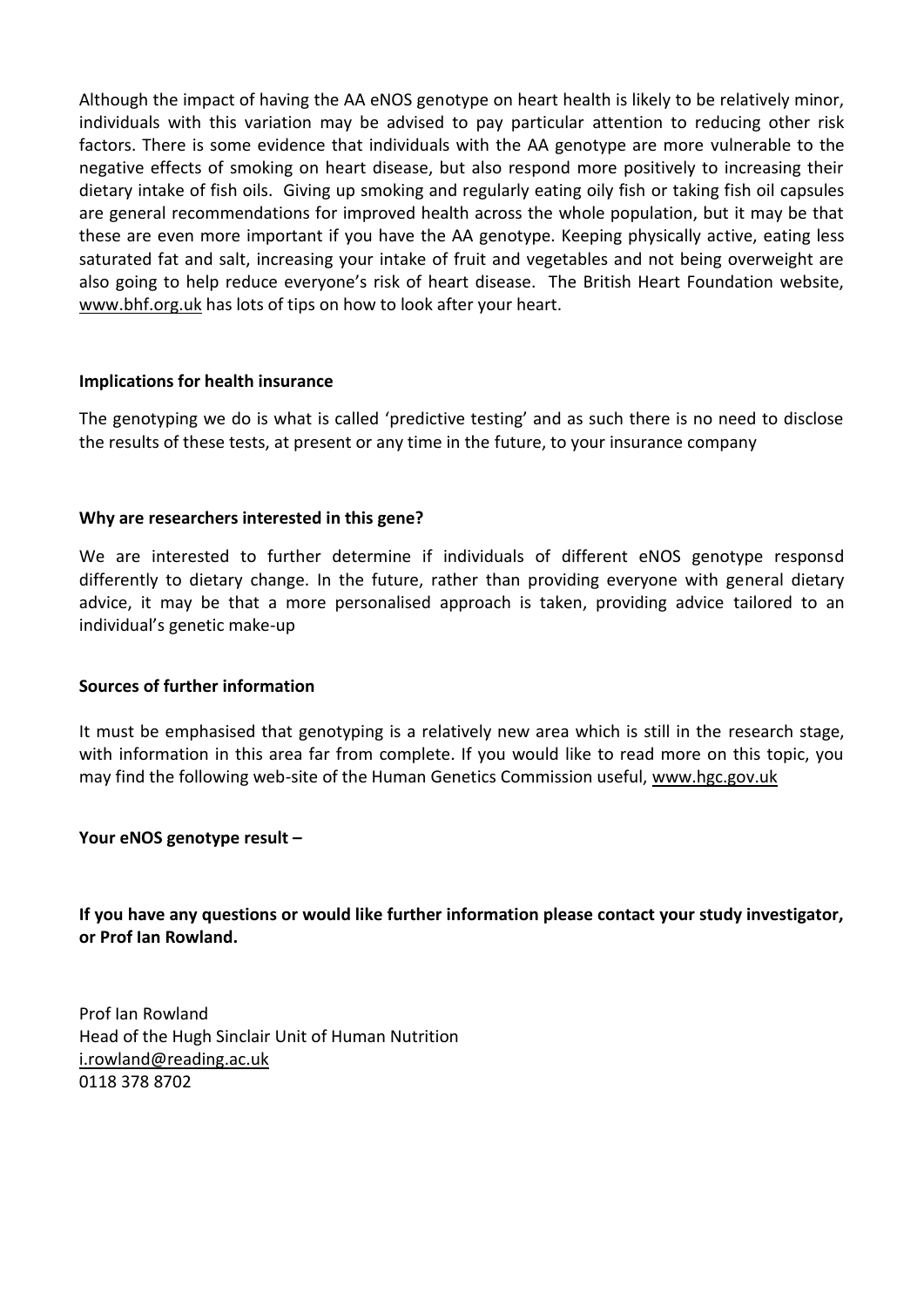# **The** *FTO* **Gene Factsheet**

Genes contain the information to make all the proteins our body needs. Humans have around 25,000 genes, 99.9% of which are exactly the same in all people. There is much interest in the genes that differ between people and how they impact our health. At the University of Reading, we are interested in how these variations affect people's response to foods. For this reason, in some of our studies we ask you to provide a blood sample that we use to determine if you have variations of a particular gene.

Your blood sample will be tested for variations in the *fat mass and obesity associated* (*FTO)* gene, and this factsheet is designed to explain what *FTO* does in the body and what impact variations in the *FTO* gene may have on your health.

## **What is** *FTO***, and what does it do?**

The *FTO* gene provides instructions for making the FTO protein is involved in the regulation of appetite.

## **Does everyone have the same** *FTO* **gene?**

The *FTO* genetic code can differ slightly from person to person. Changes in the *FTO* gene can alter its structure and function. One such change in the genetic code (rs9939609), results in an A or T version of the gene. Everybody inherits two *FTO* genes, one from each parent. Therefore, it is possible for you to have two genes coding for the more active variant (termed TT), two genes for the less active variant (termed AA) or one of each (termed AT). The genotype distribution is about 15% for the AA version, 50% for the AT version and 37% for the TT version.

## **How does this affect me as an individual, and what can I do about it?**

If you have the less active AA version of the gene, it may mean that the gene may not process properly the information needed to create a functional *FTO* protein, thus this inefficient protein may lead to excess body weight gain. Research on the *FTO* gene is still in the very early stages, but some studies suggest that people with the AA version of *FTO* weigh 3 kg more and have an increased risk of obesity compared with people with the TT version. Individuals with the combination gene (AT) weigh on average 1.2 kg more compared with people with the TT version.

However, many other factors, such as environmental and socioeconomic conditions and our lifestyle play a much larger part in determining the risk of excess body weight. For example, a high dietary fat intake, energy rich drinks, and a low level of physical activity confer a much higher risk of developing obesity. Keeping physically active, eating less high-energy density food and increasing your intake of fibre, fruit and vegetables are also going to help reduce everyone's risk of excess body weight. The 'change4life'website, [www.nhs.uk/Change4Life/Pages/default.aspx](http://www.nhs.uk/Change4Life/Pages/default.aspx) has lots of tips on how to look after your weight.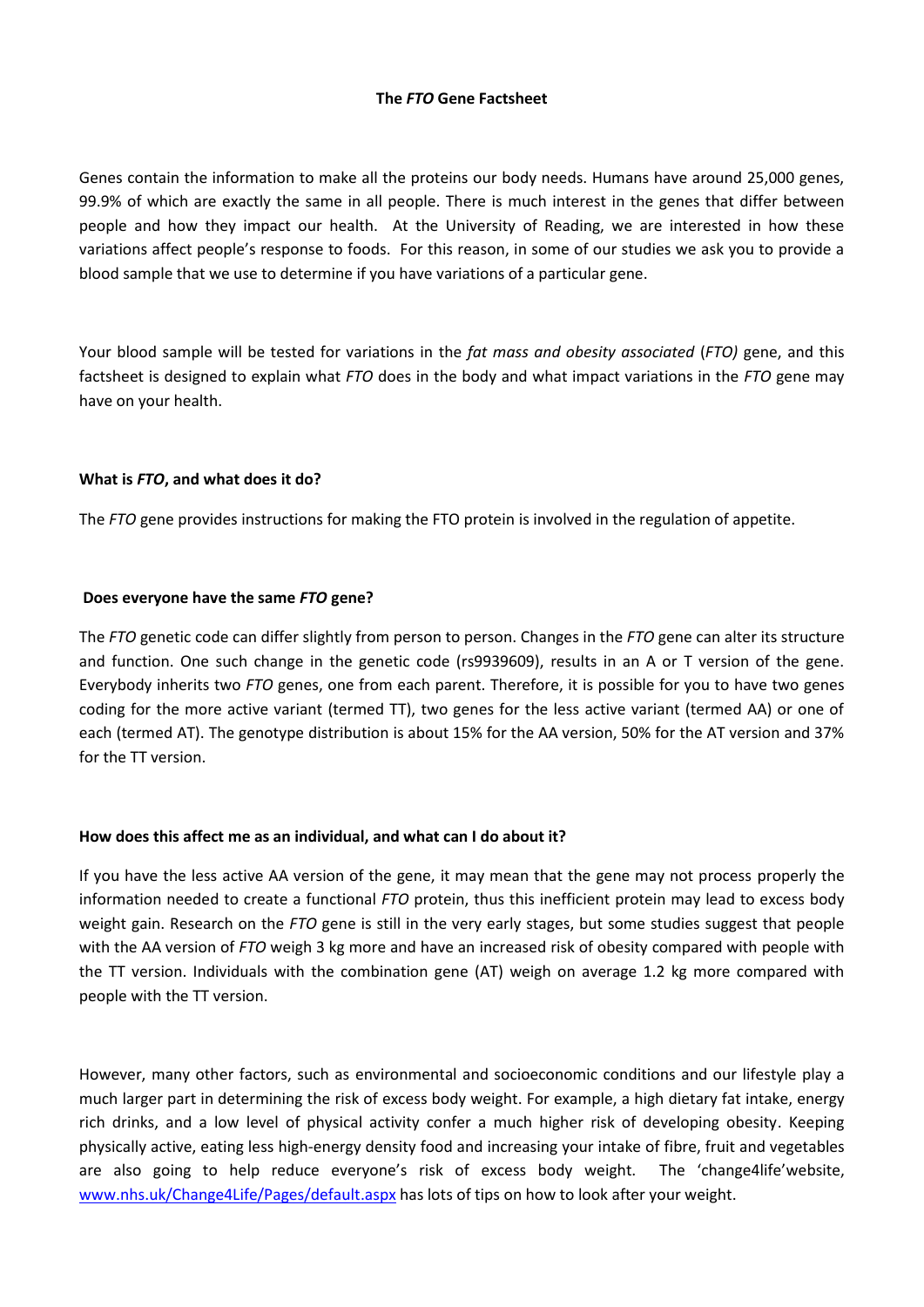## **Implications for health insurance**

The genotyping we do is what is called 'predictive testing' and as such there is no need to disclose the results of these tests, at present or any time in the future, to your insurance company

## **Why are researchers interested in this gene?**

We are interested to further determine if individuals of different *FTO* genotype respond differently to dietary change. In the future, rather than providing everyone with general dietary advice, it may be that a more personalised approach is taken, providing advice to suit an individual's genetic make-up

# **Sources of further information**

It must be emphasised that genotyping is a relatively new area which is still in the research stage, with information in this area far from complete. If you would like to read more on this topic, you may find the following web-site of the Human Genetics Commission useful[, www.hgc.gov.uk](http://www.hgc.gov.uk/)

**Your** *FTO* **genotype result –**

**If you have any questions or would like further information please contact your study investigator, or Prof Ian Rowland.**

Prof Ian Rowland

Head of the Hugh Sinclair Unit of Human Nutrition

[i.rowland@reading.ac.uk](mailto:i.rowland@reading.ac.uk)

0118 378 8702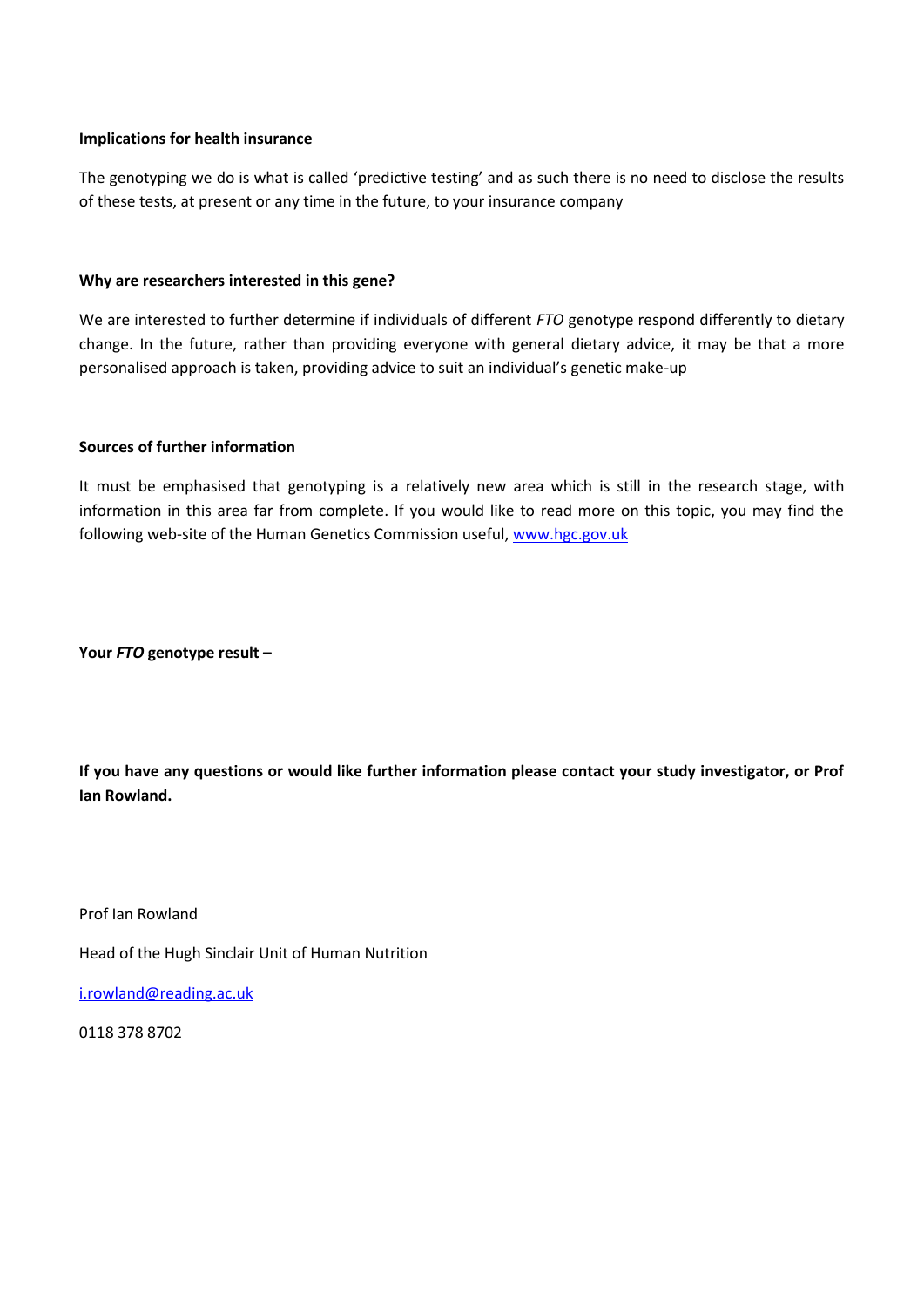## **The** *LEP* **and** *LEPR* **Genes Factsheet**

Genes contain the information to make all the proteins our body needs. Humans have around 25,000 genes, 99.9% of which are exactly the same in all people. There is much interest in the genes that differ between people and how they impact our health. At the University of Reading, we are interested in how these variations affect people's response to foods. For this reason, in some of our studies we ask you to provide a blood sample that we use to determine if you have variations of a particular gene.

Your blood sample will be tested for variations in the *leptin* (*LEP*) and the *leptin receptor* (*LEPR*) gene, and this factsheet is designed to explain what *LEP* and *LEPR* do in the body and what impact variations in the *LEP and LEPR* gene may have on your health.

# **What are these genes and what do they do**?

The *LEP* gene provides instructions for making a hormone (leptin) which is involved in the regulation of body weight through reducing food intake and stimulating energy expenditure. The effect of *LEP* on metabolism is mediated by a protein called *LEPR*. This leptin receptor is found in high concentrations in certain areas in the brain.

# **Does everyone have the same** *LEP* **and** *LEPR* **gene?**

The *LEP* and *LEPR* genetic codes can differ slightly from person to person. Changes in the *LEP* gene can alter the amount of leptin produced. One such change in the genetic code (2548 G/A), results in an A or G version of the gene. Everybody inherits two *LEP* genes, one from each parent. Therefore, it is possible for you to have two genes coding for the higher level of leptin (termed AA), two genes coding for the lower level of leptin (termed GG) or one of each (termed GA). About a quarter of people will have the GG version, another quarter will have the AA version and the remainder will have a combination (GA).

Changes in the *LEPR* gene can alter its function. One such change in the genetic code alters a single protein building block (amino acid) in the *LEPR* protein at position 223. Everybody inherits two *LEPR* genes, one from each parent. Therefore, it is possible for you to have two genes coding for the more active protein (termed RR), two genes coding for the less active protein (termed QQ) or one of each (termed QR). The frequency of the R copy of the gene varies significantly across countries, with about a third of Caucasian population carrying the R copy.

## **How does this affect me as an individual, and what can I do about it?**

Although in animals the *LEP* and *LEPR* gene variants have been shown to play a major role in regulating body weight, in humans the associations has been highly inconsistent. Some studies suggest that people with the GG version of the *LEP* gene have higher BMI and lower leptin concentration in their blood compared with people with either GA or AA version.

If you have the low activity QQ version of the gene it means that these receptors may not work properly and may receive fewer signals from leptin compared with the high activity RR or the intermediate QR version of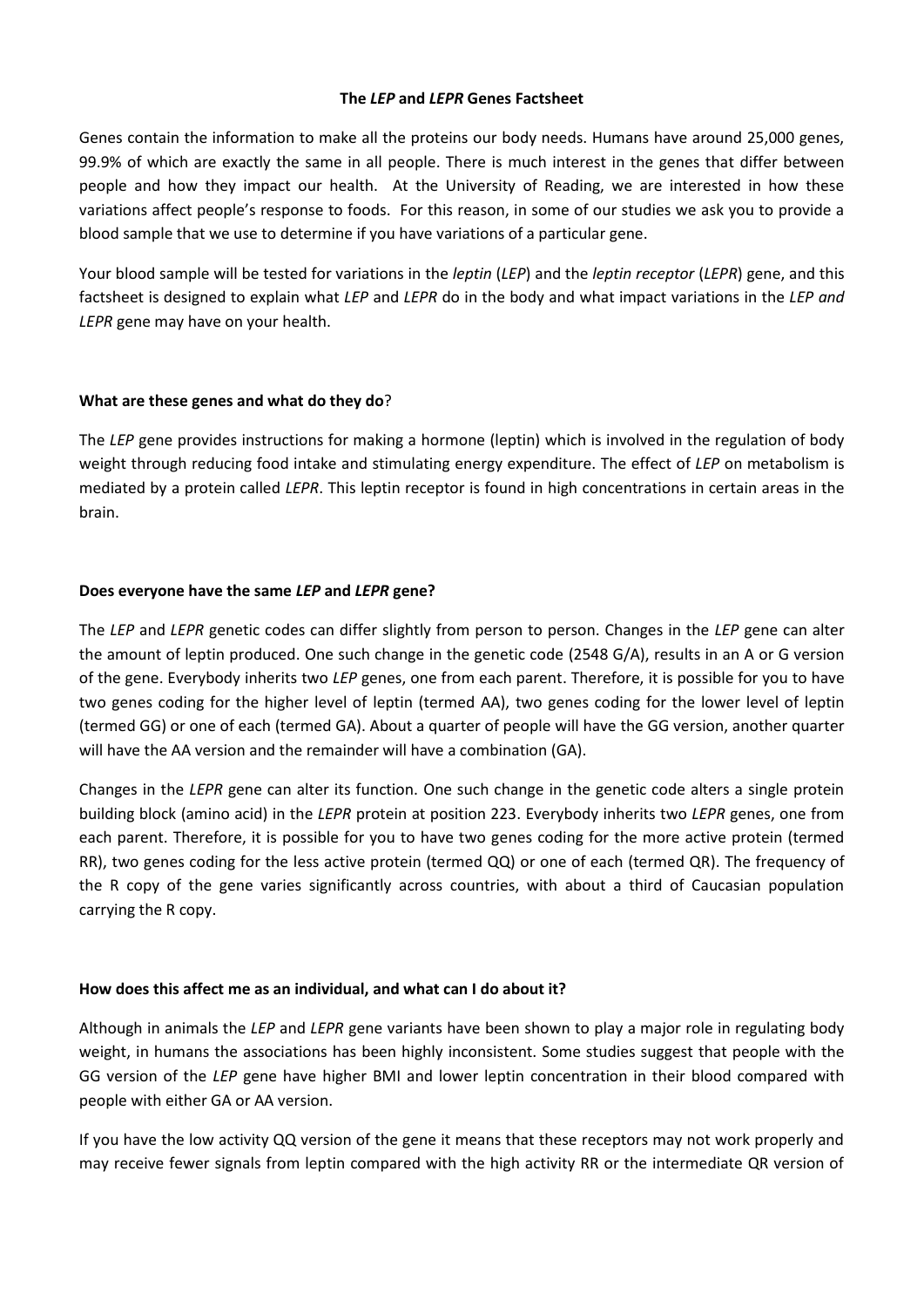the gene. Therefore, people with the RR version of the *LEPR* gene might have lower risk of becoming obese compared with people who carry one copy of Q.

However, the effects of each version of both the *LEP* and *LEPR* remain uncertain. Many other factors, such as environmental and socioeconomic conditions and our lifestyle play a much larger part in determining the risk of excess body weight. For example, a high dietary fat intake, energy rich drinks, and a low level of physical activity confer a much higher risk of developing obesity. Keeping physically active, eating less high-energy density food and increasing your intake of fibre, fruit and vegetables are also going to help reduce everyone's risk of excess body weight. The 'change4life'website, [www.nhs.uk/Change4Life/Pages/default.aspx](http://www.nhs.uk/Change4Life/Pages/default.aspx) has lots of tips on how to look after your weight.

## **Implications for health insurance**

The genotyping we do is what is called 'predictive testing' and as such there is no need to disclose the results of these tests, at present or any time in the future, to your insurance company

## **Why are researchers interested in this gene?**

We are interested to further determine if individuals of different *FTO* genotype respond differently to dietary change. In the future, rather than providing everyone with general dietary advice, it may be that a more personalised approach is taken, providing advice to suit an individual's genetic make-up

## **Sources of further information**

It must be emphasised that genotyping is a relatively new area which is still in the research stage, with information in this area far from complete. If you would like to read more on this topic, you may find the following web-site of the Human Genetics Commission useful, [www.hgc.gov.uk](http://www.hgc.gov.uk/)

**Your** *LEP* **genotype result –**

**Your** *LEPR* **genotype result –**

**If you have any questions or would like further information please contact your study investigator, or Prof Ian Rowland.**

Prof Ian Rowland

Head of the Hugh Sinclair Unit of Human Nutrition

[i.rowland@reading.ac.uk](mailto:i.rowland@reading.ac.uk)

0118 378 8702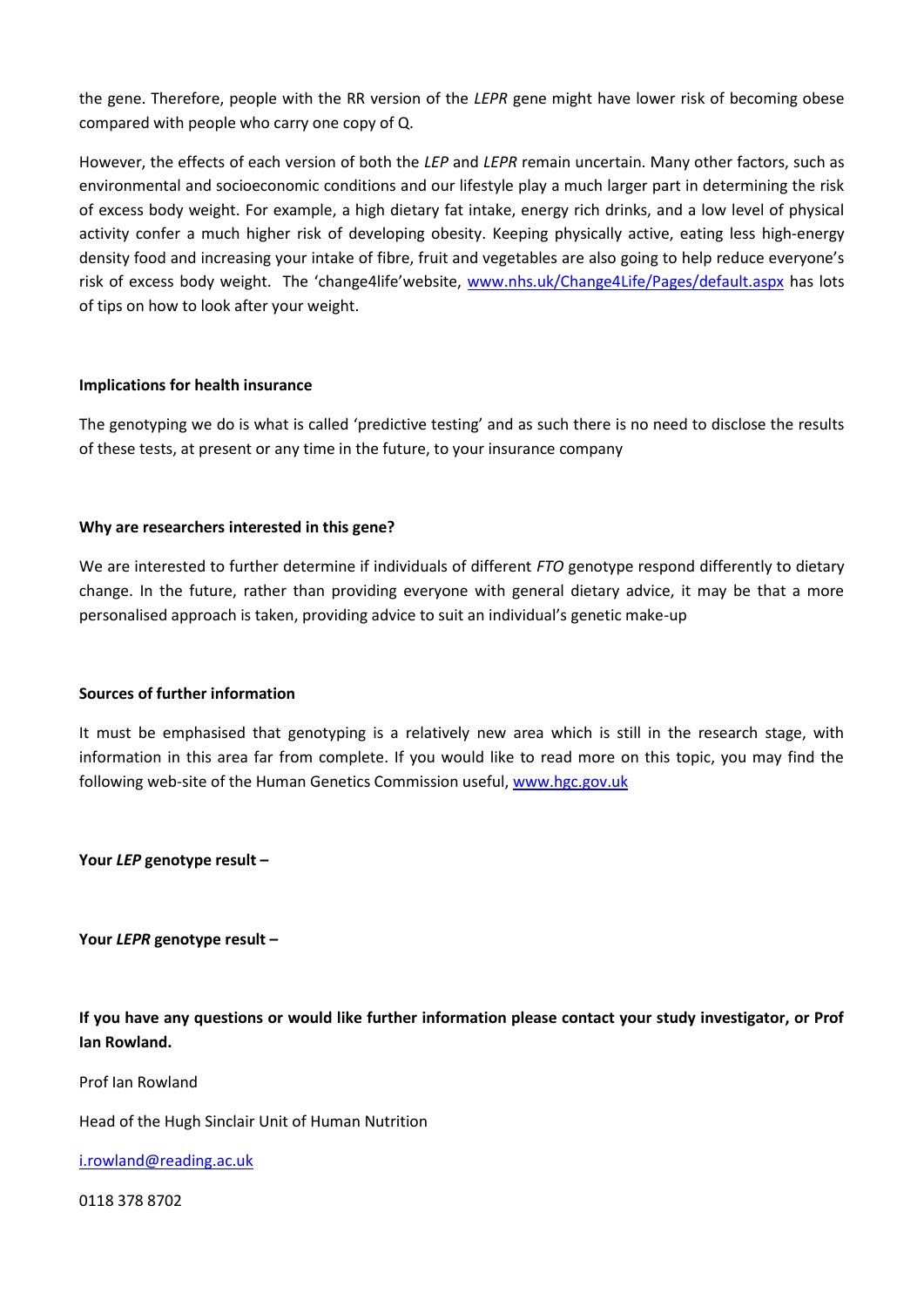## **The** *MC4R* **Gene Factsheet**

Genes contain the information to make all the proteins our body needs. Humans have around 25,000 genes, 99.9% of which are exactly the same in all people. There is much interest in the genes that differ between people and how they impact our health. At the University of Reading, we are interested in how these variations affect people's response to foods. For this reason, in some of our studies we ask you to provide a blood sample that we use to determine if you have variations of a particular gene.

Your blood sample will be tested for variations near the *melanocortin-4 receptor* (*MC4R*) gene, and this factsheet is designed to explain what *MC4R* do in the body and what impact variations in the codes next to *MC4R* gene may have on your health.

# **What is** *MC4R***, and what does it do?**

The *MC4R* gene provides instructions for making the *MC4R. MC4R* reduces food intake and stimulate energy expenditure and consequently is important in the regulation of body weight.

## **Does everyone have the same** *MC4R* **gene?**

The *MC4R* genetic code can differ slightly from person to person. Changes in the *MC4R* gene can alter its function. One such change in the genetic code (rs17782313) next to the *MC4R*, results in a C or T version of the gene. Everybody inherits two *MC4R* genes, one from each parent. Therefore, it is possible for you to have two genes coding for the more active variant (termed TT), two genes for the less active variant (termed CC) or one of each (termed TC). The genotype distribution is about 6% for the CC version, 37% for the TC version and 57% for the TT version

## **How does this affect me as an individual, and what can I do about it?**

If you have the less active CC version of the gene, it may mean that the gene may not process properly the information needed to create a functional protein, thus this inefficient protein may lead to excess body weight gain. Research on the *MC4R* gene is still in the very early stages, but some studies suggest that people with the CC version of the code next to *MC4R* weigh 1.5 kg more and have a higher percentage of body fat and an increased risk of obesity compared with people with the TT version. Individuals with the combination gene (AT) weigh on average 0.7 kg more compared with people with the TT version.

However, many other factors, such as environmental and socioeconomic conditions and our lifestyle play a much larger part in determining the risk of excess body weight. For example, a high dietary fat intake, energy rich drinks, and a low level of physical activity confer a much higher risk of developing obesity. Keeping physically active, eating less high-energy density food and increasing your intake of fibre, fruit and vegetables are also going to help reduce everyone's risk of excess body weight. The 'change4life'website, [www.nhs.uk/Change4Life/Pages/default.aspx](http://www.nhs.uk/Change4Life/Pages/default.aspx) has lots of tips on how to look after your weight.